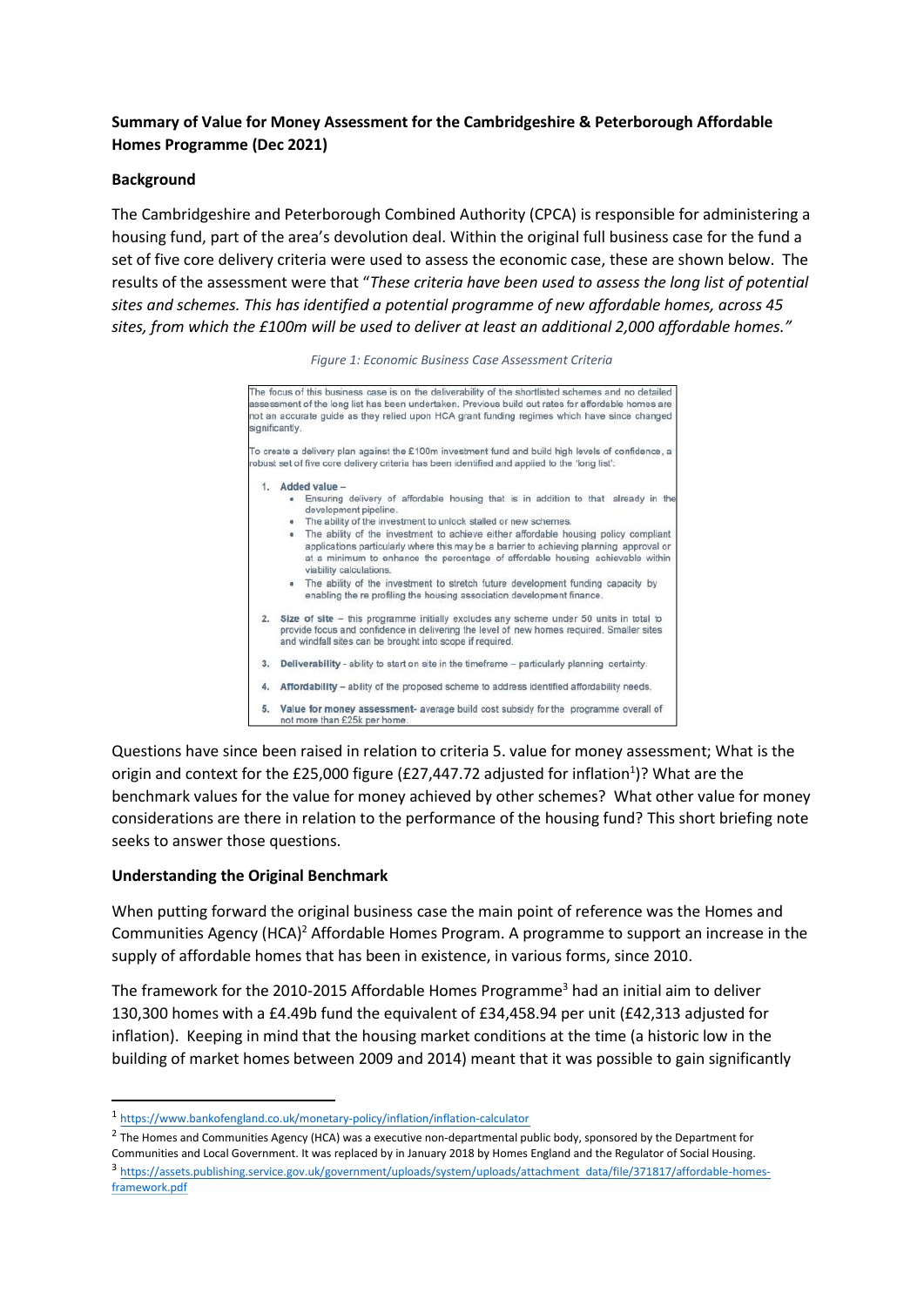better value for money than at the present time.

The grant funding applied for was approximately double the funding available<sup>4</sup>. According to the National Audit Office (NAO) *"This meant that the Agency could be more challenging in its discussions with providers and its negotiators actively sought the 'best deal'."* On value for money the NAO concluded that *"Our analysis shows that the grant per home awarded compares favourably to previous programmes. On average, the Affordable Homes Programme has allocated funding of approximately £20,000 per home compared with £60,000 per home under the National Affordable Housing Programme."*

Towards the end of the 2010 to 2015 programme actual performance was being reported as figure around the £26,000 mark, close to the £25,000 benchmark set for the CPCA fund. However, the NAO also concluded that "*The lower grant has been achieved partly through the higher rents providers expect to charge. The Department estimates that over 30 years these will result in increased housing benefit costs with a net present value of £1.4 billion, or approximately £17,500 per home."*

There is also a very specific context for this benchmark:

- Affordable housing delivery splits into three broad categories:
	- o Social rent *mostly owned by local authorities and private registered providers. Guideline target rents are determined through a national rent regime and are lower than those for 'Affordable rent' homes;*
	- o Affordable / intermediate rent *let by local authorities or private registered providers of affordable housing. Rents can be no more than 80 per cent of the local market rent (including service charges, where applicable);*
	- o Shared ownership *homes for sale and rent provided at a cost above social rent, but below market levels. These can include shared equity (shared ownership and equity loans) and other low cost homes for sale and intermediate rent.*
- The subsidy gap per home is different depending on the model of affordability followed. There being a difference between the total cost of building the home, and the amount that can be borrowed against future rental income and in the case of shared ownership, sales receipts. This subsidy gap can be partially met through cross-subsidy from market sale of other properties on the development site, but the remaining gap needs to be met from grant.
- In 2019 The Housing Federation measured this grant cost (excluding London) as being;
	- o Social Rent £162,000 per unit
	- o Affordable / intermediate rent £74,000 per unit
	- o Shared Ownership £29,000 per unit
- Looking at the Homes & Community Agency (HCA) programmes from which the £25,000 benchmark was derived approximate 90% of the grant expenditure was for shared

<sup>4</sup> [file://cccauser07/userslocal/gr262/Desktop/Housing%20Evaluation/National%20AUdit%20Office%20Homes%20Evaluation.pdf](file://///cccauser07/userslocal/gr262/Desktop/Housing%20Evaluation/National%20AUdit%20Office%20Homes%20Evaluation.pdf)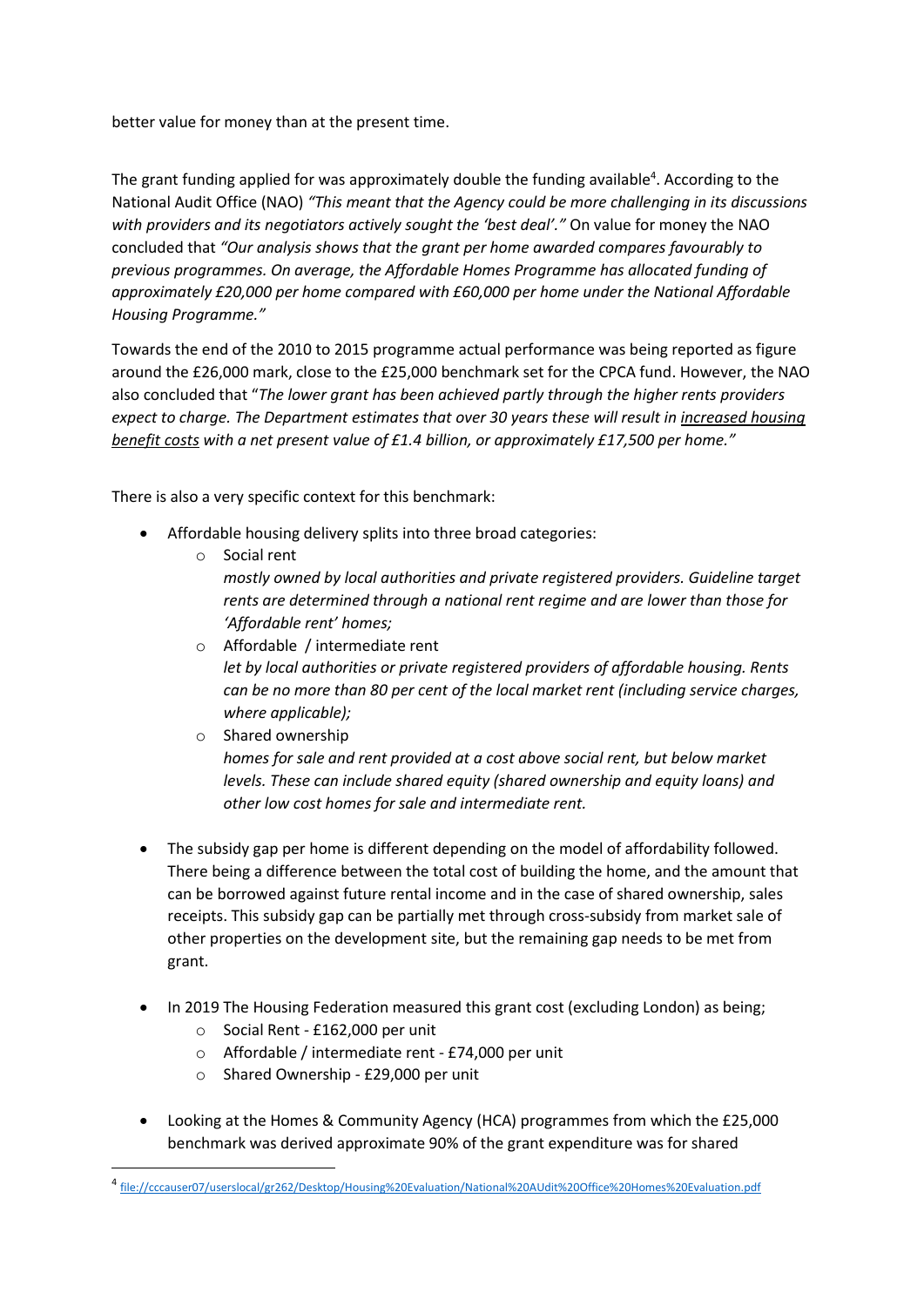ownership products the lowest cost for of delivery. Since this point Homes England (the replacement for the HCA) has announced a programme more balanced between affordable rent (52%) and Shared Ownership (4%) with the remainder being Social Rent (4%).

Based upon current information about the grants made by the CPCA (updated Dec 2021), accounting for the dynamic nature of the programme, schemes being added and removed from the programme during the year.

- A total of 1,684 units have had their information submitted for this Value for money assessment.
- average cost of £39,586 per unit.
- The grant is divided as follows, 2% Social Rent, 62% Affordable Rent and 36% shared ownership; significantly different from the profile of expenditure from which the £25,000 benchmark was derived but closer in profile to the current Homes England programme (see above).

*A more suitable benchmark for value for money would be the 2019 Housing Federation calculations (see above). On the basis of the tenure mix of the CPCA grant scheme this would be £60,800 which the CPCA is well below.*

## **Calculation on Return on Investment**

A readymade model for the immediate economic impact of housebuilding has been used (see below).



Figure 29: The economic impact of investment in housing

Sources: Capital Economics and L.E.K. Consulting, Construction in the UK Economy: The Benefits of Investment (The UK Contractors Group, London), 2009

A. The 2009 model was updated by Capital economics in 2019 and concluded that *"every pound spent on construction output stimulates an increase of £2.84 in gross domestic product".*

Based on the assessed CPCA grant scheme value of £66.7m this would stimulate an increase of an additional £189.3m in UK GDP. An additional £81.4m returned to the exchequer via